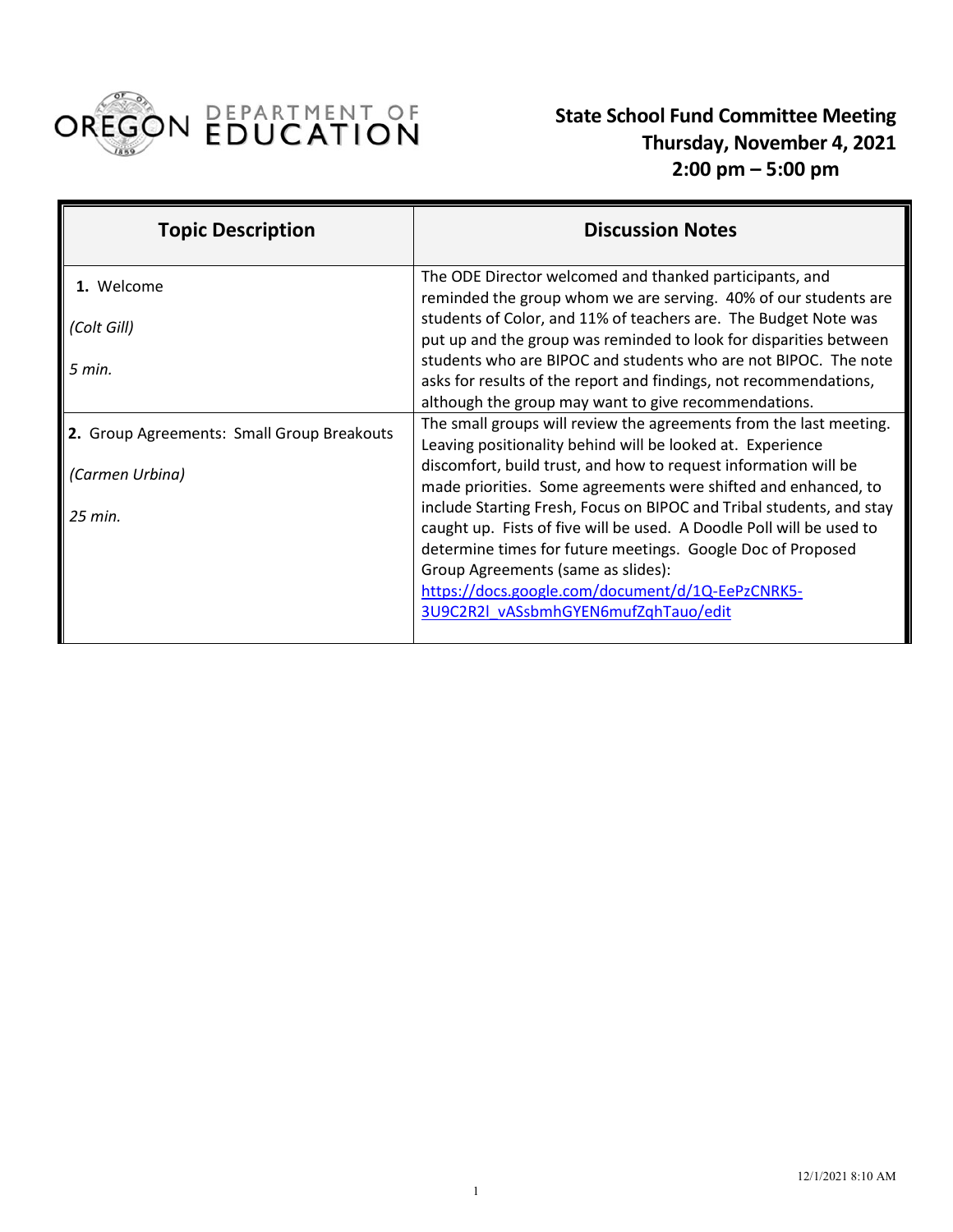| 3. Summary of Feedback<br>(Tamara Dykeman, Ben Bowman and Cindy<br>Hunt)<br>20 min. | Group 1: Broad agreement with the agreements. Positionality was<br>clarified: participants can bring the lens of teacher, superintendent,<br>etc.; it is rank which must be left behind.<br>Group 2: All Fives. Deep appreciation, focus on BIPOC and Tribal<br>students. Remember what it looks like, sounds like, and feels like. Is<br>there another word, since we are not monolithic communities, but<br>diverse communities?<br>Group 3: Did two votes. Suggested changes, access to meetings.<br>Some participants may have to go back to the board they are<br>representing. On the starting fresh concept, perhaps it should be<br>stated that the committee is not going to focus on adequacy. The<br>word Center is preferred to Focus, as Focus is not strong enough.<br>Group 4: Starting Fresh, the word "baggage" raised some concern<br>as to whether this would preclude bringing in experience. The<br>recommendation is to keep the first sentence and eliminate the<br>second sentence.<br>Fists of Five: One "3", remainders "4" and "5".<br>The second sentence could be more positive. Groups have had |
|-------------------------------------------------------------------------------------|-------------------------------------------------------------------------------------------------------------------------------------------------------------------------------------------------------------------------------------------------------------------------------------------------------------------------------------------------------------------------------------------------------------------------------------------------------------------------------------------------------------------------------------------------------------------------------------------------------------------------------------------------------------------------------------------------------------------------------------------------------------------------------------------------------------------------------------------------------------------------------------------------------------------------------------------------------------------------------------------------------------------------------------------------------------------------------------------------------------------------------|
|                                                                                     | challenging conversations and should assume good intent and are<br>ready to move forward.<br>Ben: Clarification of the charge of this Advisory Group. The Chief of<br>Staff will address this. Areas include: Spending Patterns, Funding<br>Formula, and History of the funding formula. Does the Constitution<br>allow weights based on student race? What can be learned from<br>other Acts and models? Process questions: ODE will answer the<br>process questions. (Some questions may be answered in<br>subsequent meetings.)<br>Chief of Staff: Clarification of the Charge: the underlying assumption<br>is that inequities in spending patterns contribute to impacts on<br>BIPOC and Tribal students. It could be questions we are trying to<br>prove or disprove, rather than statements. Any time ODE gets a Bill<br>or Budget Note, ODE looks at plain language, Legislative intent and                                                                                                                                                                                                                           |
|                                                                                     | other things. Since this is a Budget Note, there is not a lot of<br>Legislative history. It does not need to be unpacked. Oregon PTA<br>representative: Since the charge is to study, should we state them<br>as assumptions, not given facts. Stand for Children Policy<br>Representative: There isn't a weight that follows the kids directly;<br>there is a lack of complete transparency down to the student. Chief<br>of Staff: We have some challenges regarding data that we will be<br>talking about. OEA/BIPOC teacher: I'm wondering about local<br>policies that impact. Chief of Staff: The Legislature may recommend<br>local policies and sometimes they have directed school districts to<br>adopt a specific policy. And we make recommendations to the<br>Legislature.                                                                                                                                                                                                                                                                                                                                       |
| <b>Break</b>                                                                        |                                                                                                                                                                                                                                                                                                                                                                                                                                                                                                                                                                                                                                                                                                                                                                                                                                                                                                                                                                                                                                                                                                                               |
| 5 min.                                                                              |                                                                                                                                                                                                                                                                                                                                                                                                                                                                                                                                                                                                                                                                                                                                                                                                                                                                                                                                                                                                                                                                                                                               |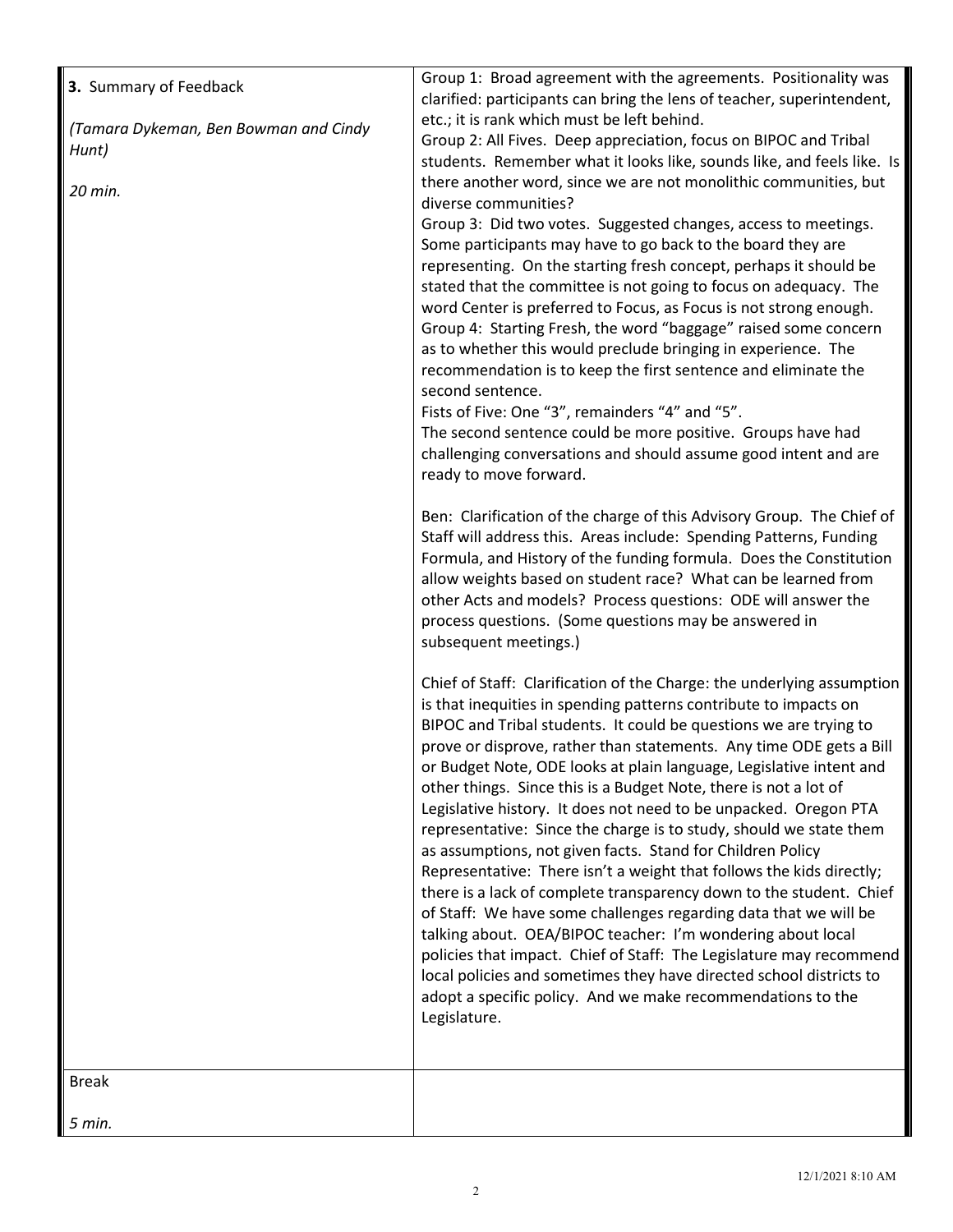| grown over the years, and is now close to 40%. Number of non-<br>(Jon Wiens)<br>White teachers is growing, slowly. The Educator Advancement<br>Council is set up to help increase the number of non-White teachers.<br>30 min.<br>How race and ethnicity data are reported includes a two part<br>question.<br>1. Are you Hispanic/Latino (Y/N)?<br>2. Select one or more races among the following:<br>American Indian/Alaska Native; Asian; Black/African<br>American; Native Hawaiian/Pacific Islander; White<br><b>Federal Reporting Rules:</b><br>Students who are Hispanic are reported as Hispanic,<br>regardless of race.<br>Non-Hispanic students who identify with more than one<br>race are reported as multi-racial.<br>Additional racial categories can be used, but they must be<br>sub-categories of the five above.<br>Question: Would a student be allowed to be Hispanic and<br>Indigenous?<br>Response: A student marking Hispanic and AI/AN would be counted<br>as Hispanic in the Federal Reporting Rules.<br>Question: Will this group have a conversation on how we categorize<br>students in our new or potentially new funding formula we are<br>envisioning?<br>Chief of Staff: Yes, as how students are categorized and federal<br>reporting rules directly impact the numbers of students in certain<br>categories.<br>Question: Why is there not consistency across Oregon districts?<br>The way we are required to report may hide a lot of what we know<br>about our students.<br>The "Hispanic trumps all" can be problematic; for example, students<br>from some countries may be reported as Indigenous, or White.<br>The AI/AN category can be difficult. The federal guidance includes<br>" North and South America recognized Tribes in the U.S."<br>Question: What are some barriers to more consistent reporting?<br>Response: It is a failure on our part to provide clear guidance.<br>There is a lack of clarity at the Federal level, but we could get<br>together and come up with consistency.<br>Question: Do you have October 1 enrollment Student Demographic<br>data for the 2021-2022 school year you could share?<br>Response: We are still collecting data and do not have Fall data yet.<br>Question: Are there no guides?<br>Response: We do have manuals that describe what these categories<br>mean. You can see the definitions we provide to districts.<br>https://nces.ed.gov/pubs2008/2008802.pdf<br>The next slide tells the same story and uses percentages.<br>The number of diverse teachers is increasing, but not keeping pace<br>with diverse students. A lot of teachers have been with us ten or<br>twenty years. A lot of teachers are in their fifties. We do see a<br>greater diversity among newer teachers. At fewer than five years of<br>experience, around 17% are diverse. Some progress is being made | 4. Student and Educator Demographics | Director of Accountability: The number of non-White students has |
|--------------------------------------------------------------------------------------------------------------------------------------------------------------------------------------------------------------------------------------------------------------------------------------------------------------------------------------------------------------------------------------------------------------------------------------------------------------------------------------------------------------------------------------------------------------------------------------------------------------------------------------------------------------------------------------------------------------------------------------------------------------------------------------------------------------------------------------------------------------------------------------------------------------------------------------------------------------------------------------------------------------------------------------------------------------------------------------------------------------------------------------------------------------------------------------------------------------------------------------------------------------------------------------------------------------------------------------------------------------------------------------------------------------------------------------------------------------------------------------------------------------------------------------------------------------------------------------------------------------------------------------------------------------------------------------------------------------------------------------------------------------------------------------------------------------------------------------------------------------------------------------------------------------------------------------------------------------------------------------------------------------------------------------------------------------------------------------------------------------------------------------------------------------------------------------------------------------------------------------------------------------------------------------------------------------------------------------------------------------------------------------------------------------------------------------------------------------------------------------------------------------------------------------------------------------------------------------------------------------------------------------------------------------------------------------------------------------------------------------------------------------------------------------------------------------------------------------------------------------------------------------|--------------------------------------|------------------------------------------------------------------|
|                                                                                                                                                                                                                                                                                                                                                                                                                                                                                                                                                                                                                                                                                                                                                                                                                                                                                                                                                                                                                                                                                                                                                                                                                                                                                                                                                                                                                                                                                                                                                                                                                                                                                                                                                                                                                                                                                                                                                                                                                                                                                                                                                                                                                                                                                                                                                                                                                                                                                                                                                                                                                                                                                                                                                                                                                                                                                      |                                      |                                                                  |
|                                                                                                                                                                                                                                                                                                                                                                                                                                                                                                                                                                                                                                                                                                                                                                                                                                                                                                                                                                                                                                                                                                                                                                                                                                                                                                                                                                                                                                                                                                                                                                                                                                                                                                                                                                                                                                                                                                                                                                                                                                                                                                                                                                                                                                                                                                                                                                                                                                                                                                                                                                                                                                                                                                                                                                                                                                                                                      |                                      |                                                                  |
|                                                                                                                                                                                                                                                                                                                                                                                                                                                                                                                                                                                                                                                                                                                                                                                                                                                                                                                                                                                                                                                                                                                                                                                                                                                                                                                                                                                                                                                                                                                                                                                                                                                                                                                                                                                                                                                                                                                                                                                                                                                                                                                                                                                                                                                                                                                                                                                                                                                                                                                                                                                                                                                                                                                                                                                                                                                                                      |                                      |                                                                  |
|                                                                                                                                                                                                                                                                                                                                                                                                                                                                                                                                                                                                                                                                                                                                                                                                                                                                                                                                                                                                                                                                                                                                                                                                                                                                                                                                                                                                                                                                                                                                                                                                                                                                                                                                                                                                                                                                                                                                                                                                                                                                                                                                                                                                                                                                                                                                                                                                                                                                                                                                                                                                                                                                                                                                                                                                                                                                                      |                                      |                                                                  |
|                                                                                                                                                                                                                                                                                                                                                                                                                                                                                                                                                                                                                                                                                                                                                                                                                                                                                                                                                                                                                                                                                                                                                                                                                                                                                                                                                                                                                                                                                                                                                                                                                                                                                                                                                                                                                                                                                                                                                                                                                                                                                                                                                                                                                                                                                                                                                                                                                                                                                                                                                                                                                                                                                                                                                                                                                                                                                      |                                      |                                                                  |
|                                                                                                                                                                                                                                                                                                                                                                                                                                                                                                                                                                                                                                                                                                                                                                                                                                                                                                                                                                                                                                                                                                                                                                                                                                                                                                                                                                                                                                                                                                                                                                                                                                                                                                                                                                                                                                                                                                                                                                                                                                                                                                                                                                                                                                                                                                                                                                                                                                                                                                                                                                                                                                                                                                                                                                                                                                                                                      |                                      |                                                                  |
|                                                                                                                                                                                                                                                                                                                                                                                                                                                                                                                                                                                                                                                                                                                                                                                                                                                                                                                                                                                                                                                                                                                                                                                                                                                                                                                                                                                                                                                                                                                                                                                                                                                                                                                                                                                                                                                                                                                                                                                                                                                                                                                                                                                                                                                                                                                                                                                                                                                                                                                                                                                                                                                                                                                                                                                                                                                                                      |                                      |                                                                  |
|                                                                                                                                                                                                                                                                                                                                                                                                                                                                                                                                                                                                                                                                                                                                                                                                                                                                                                                                                                                                                                                                                                                                                                                                                                                                                                                                                                                                                                                                                                                                                                                                                                                                                                                                                                                                                                                                                                                                                                                                                                                                                                                                                                                                                                                                                                                                                                                                                                                                                                                                                                                                                                                                                                                                                                                                                                                                                      |                                      |                                                                  |
|                                                                                                                                                                                                                                                                                                                                                                                                                                                                                                                                                                                                                                                                                                                                                                                                                                                                                                                                                                                                                                                                                                                                                                                                                                                                                                                                                                                                                                                                                                                                                                                                                                                                                                                                                                                                                                                                                                                                                                                                                                                                                                                                                                                                                                                                                                                                                                                                                                                                                                                                                                                                                                                                                                                                                                                                                                                                                      |                                      |                                                                  |
|                                                                                                                                                                                                                                                                                                                                                                                                                                                                                                                                                                                                                                                                                                                                                                                                                                                                                                                                                                                                                                                                                                                                                                                                                                                                                                                                                                                                                                                                                                                                                                                                                                                                                                                                                                                                                                                                                                                                                                                                                                                                                                                                                                                                                                                                                                                                                                                                                                                                                                                                                                                                                                                                                                                                                                                                                                                                                      |                                      |                                                                  |
|                                                                                                                                                                                                                                                                                                                                                                                                                                                                                                                                                                                                                                                                                                                                                                                                                                                                                                                                                                                                                                                                                                                                                                                                                                                                                                                                                                                                                                                                                                                                                                                                                                                                                                                                                                                                                                                                                                                                                                                                                                                                                                                                                                                                                                                                                                                                                                                                                                                                                                                                                                                                                                                                                                                                                                                                                                                                                      |                                      |                                                                  |
|                                                                                                                                                                                                                                                                                                                                                                                                                                                                                                                                                                                                                                                                                                                                                                                                                                                                                                                                                                                                                                                                                                                                                                                                                                                                                                                                                                                                                                                                                                                                                                                                                                                                                                                                                                                                                                                                                                                                                                                                                                                                                                                                                                                                                                                                                                                                                                                                                                                                                                                                                                                                                                                                                                                                                                                                                                                                                      |                                      |                                                                  |
|                                                                                                                                                                                                                                                                                                                                                                                                                                                                                                                                                                                                                                                                                                                                                                                                                                                                                                                                                                                                                                                                                                                                                                                                                                                                                                                                                                                                                                                                                                                                                                                                                                                                                                                                                                                                                                                                                                                                                                                                                                                                                                                                                                                                                                                                                                                                                                                                                                                                                                                                                                                                                                                                                                                                                                                                                                                                                      |                                      |                                                                  |
|                                                                                                                                                                                                                                                                                                                                                                                                                                                                                                                                                                                                                                                                                                                                                                                                                                                                                                                                                                                                                                                                                                                                                                                                                                                                                                                                                                                                                                                                                                                                                                                                                                                                                                                                                                                                                                                                                                                                                                                                                                                                                                                                                                                                                                                                                                                                                                                                                                                                                                                                                                                                                                                                                                                                                                                                                                                                                      |                                      |                                                                  |
|                                                                                                                                                                                                                                                                                                                                                                                                                                                                                                                                                                                                                                                                                                                                                                                                                                                                                                                                                                                                                                                                                                                                                                                                                                                                                                                                                                                                                                                                                                                                                                                                                                                                                                                                                                                                                                                                                                                                                                                                                                                                                                                                                                                                                                                                                                                                                                                                                                                                                                                                                                                                                                                                                                                                                                                                                                                                                      |                                      |                                                                  |
|                                                                                                                                                                                                                                                                                                                                                                                                                                                                                                                                                                                                                                                                                                                                                                                                                                                                                                                                                                                                                                                                                                                                                                                                                                                                                                                                                                                                                                                                                                                                                                                                                                                                                                                                                                                                                                                                                                                                                                                                                                                                                                                                                                                                                                                                                                                                                                                                                                                                                                                                                                                                                                                                                                                                                                                                                                                                                      |                                      |                                                                  |
|                                                                                                                                                                                                                                                                                                                                                                                                                                                                                                                                                                                                                                                                                                                                                                                                                                                                                                                                                                                                                                                                                                                                                                                                                                                                                                                                                                                                                                                                                                                                                                                                                                                                                                                                                                                                                                                                                                                                                                                                                                                                                                                                                                                                                                                                                                                                                                                                                                                                                                                                                                                                                                                                                                                                                                                                                                                                                      |                                      |                                                                  |
|                                                                                                                                                                                                                                                                                                                                                                                                                                                                                                                                                                                                                                                                                                                                                                                                                                                                                                                                                                                                                                                                                                                                                                                                                                                                                                                                                                                                                                                                                                                                                                                                                                                                                                                                                                                                                                                                                                                                                                                                                                                                                                                                                                                                                                                                                                                                                                                                                                                                                                                                                                                                                                                                                                                                                                                                                                                                                      |                                      |                                                                  |
|                                                                                                                                                                                                                                                                                                                                                                                                                                                                                                                                                                                                                                                                                                                                                                                                                                                                                                                                                                                                                                                                                                                                                                                                                                                                                                                                                                                                                                                                                                                                                                                                                                                                                                                                                                                                                                                                                                                                                                                                                                                                                                                                                                                                                                                                                                                                                                                                                                                                                                                                                                                                                                                                                                                                                                                                                                                                                      |                                      |                                                                  |
|                                                                                                                                                                                                                                                                                                                                                                                                                                                                                                                                                                                                                                                                                                                                                                                                                                                                                                                                                                                                                                                                                                                                                                                                                                                                                                                                                                                                                                                                                                                                                                                                                                                                                                                                                                                                                                                                                                                                                                                                                                                                                                                                                                                                                                                                                                                                                                                                                                                                                                                                                                                                                                                                                                                                                                                                                                                                                      |                                      |                                                                  |
|                                                                                                                                                                                                                                                                                                                                                                                                                                                                                                                                                                                                                                                                                                                                                                                                                                                                                                                                                                                                                                                                                                                                                                                                                                                                                                                                                                                                                                                                                                                                                                                                                                                                                                                                                                                                                                                                                                                                                                                                                                                                                                                                                                                                                                                                                                                                                                                                                                                                                                                                                                                                                                                                                                                                                                                                                                                                                      |                                      |                                                                  |
|                                                                                                                                                                                                                                                                                                                                                                                                                                                                                                                                                                                                                                                                                                                                                                                                                                                                                                                                                                                                                                                                                                                                                                                                                                                                                                                                                                                                                                                                                                                                                                                                                                                                                                                                                                                                                                                                                                                                                                                                                                                                                                                                                                                                                                                                                                                                                                                                                                                                                                                                                                                                                                                                                                                                                                                                                                                                                      |                                      |                                                                  |
|                                                                                                                                                                                                                                                                                                                                                                                                                                                                                                                                                                                                                                                                                                                                                                                                                                                                                                                                                                                                                                                                                                                                                                                                                                                                                                                                                                                                                                                                                                                                                                                                                                                                                                                                                                                                                                                                                                                                                                                                                                                                                                                                                                                                                                                                                                                                                                                                                                                                                                                                                                                                                                                                                                                                                                                                                                                                                      |                                      |                                                                  |
|                                                                                                                                                                                                                                                                                                                                                                                                                                                                                                                                                                                                                                                                                                                                                                                                                                                                                                                                                                                                                                                                                                                                                                                                                                                                                                                                                                                                                                                                                                                                                                                                                                                                                                                                                                                                                                                                                                                                                                                                                                                                                                                                                                                                                                                                                                                                                                                                                                                                                                                                                                                                                                                                                                                                                                                                                                                                                      |                                      |                                                                  |
|                                                                                                                                                                                                                                                                                                                                                                                                                                                                                                                                                                                                                                                                                                                                                                                                                                                                                                                                                                                                                                                                                                                                                                                                                                                                                                                                                                                                                                                                                                                                                                                                                                                                                                                                                                                                                                                                                                                                                                                                                                                                                                                                                                                                                                                                                                                                                                                                                                                                                                                                                                                                                                                                                                                                                                                                                                                                                      |                                      |                                                                  |
|                                                                                                                                                                                                                                                                                                                                                                                                                                                                                                                                                                                                                                                                                                                                                                                                                                                                                                                                                                                                                                                                                                                                                                                                                                                                                                                                                                                                                                                                                                                                                                                                                                                                                                                                                                                                                                                                                                                                                                                                                                                                                                                                                                                                                                                                                                                                                                                                                                                                                                                                                                                                                                                                                                                                                                                                                                                                                      |                                      |                                                                  |
|                                                                                                                                                                                                                                                                                                                                                                                                                                                                                                                                                                                                                                                                                                                                                                                                                                                                                                                                                                                                                                                                                                                                                                                                                                                                                                                                                                                                                                                                                                                                                                                                                                                                                                                                                                                                                                                                                                                                                                                                                                                                                                                                                                                                                                                                                                                                                                                                                                                                                                                                                                                                                                                                                                                                                                                                                                                                                      |                                      |                                                                  |
|                                                                                                                                                                                                                                                                                                                                                                                                                                                                                                                                                                                                                                                                                                                                                                                                                                                                                                                                                                                                                                                                                                                                                                                                                                                                                                                                                                                                                                                                                                                                                                                                                                                                                                                                                                                                                                                                                                                                                                                                                                                                                                                                                                                                                                                                                                                                                                                                                                                                                                                                                                                                                                                                                                                                                                                                                                                                                      |                                      |                                                                  |
|                                                                                                                                                                                                                                                                                                                                                                                                                                                                                                                                                                                                                                                                                                                                                                                                                                                                                                                                                                                                                                                                                                                                                                                                                                                                                                                                                                                                                                                                                                                                                                                                                                                                                                                                                                                                                                                                                                                                                                                                                                                                                                                                                                                                                                                                                                                                                                                                                                                                                                                                                                                                                                                                                                                                                                                                                                                                                      |                                      |                                                                  |
|                                                                                                                                                                                                                                                                                                                                                                                                                                                                                                                                                                                                                                                                                                                                                                                                                                                                                                                                                                                                                                                                                                                                                                                                                                                                                                                                                                                                                                                                                                                                                                                                                                                                                                                                                                                                                                                                                                                                                                                                                                                                                                                                                                                                                                                                                                                                                                                                                                                                                                                                                                                                                                                                                                                                                                                                                                                                                      |                                      |                                                                  |
|                                                                                                                                                                                                                                                                                                                                                                                                                                                                                                                                                                                                                                                                                                                                                                                                                                                                                                                                                                                                                                                                                                                                                                                                                                                                                                                                                                                                                                                                                                                                                                                                                                                                                                                                                                                                                                                                                                                                                                                                                                                                                                                                                                                                                                                                                                                                                                                                                                                                                                                                                                                                                                                                                                                                                                                                                                                                                      |                                      |                                                                  |
|                                                                                                                                                                                                                                                                                                                                                                                                                                                                                                                                                                                                                                                                                                                                                                                                                                                                                                                                                                                                                                                                                                                                                                                                                                                                                                                                                                                                                                                                                                                                                                                                                                                                                                                                                                                                                                                                                                                                                                                                                                                                                                                                                                                                                                                                                                                                                                                                                                                                                                                                                                                                                                                                                                                                                                                                                                                                                      |                                      |                                                                  |
|                                                                                                                                                                                                                                                                                                                                                                                                                                                                                                                                                                                                                                                                                                                                                                                                                                                                                                                                                                                                                                                                                                                                                                                                                                                                                                                                                                                                                                                                                                                                                                                                                                                                                                                                                                                                                                                                                                                                                                                                                                                                                                                                                                                                                                                                                                                                                                                                                                                                                                                                                                                                                                                                                                                                                                                                                                                                                      |                                      |                                                                  |
|                                                                                                                                                                                                                                                                                                                                                                                                                                                                                                                                                                                                                                                                                                                                                                                                                                                                                                                                                                                                                                                                                                                                                                                                                                                                                                                                                                                                                                                                                                                                                                                                                                                                                                                                                                                                                                                                                                                                                                                                                                                                                                                                                                                                                                                                                                                                                                                                                                                                                                                                                                                                                                                                                                                                                                                                                                                                                      |                                      |                                                                  |
|                                                                                                                                                                                                                                                                                                                                                                                                                                                                                                                                                                                                                                                                                                                                                                                                                                                                                                                                                                                                                                                                                                                                                                                                                                                                                                                                                                                                                                                                                                                                                                                                                                                                                                                                                                                                                                                                                                                                                                                                                                                                                                                                                                                                                                                                                                                                                                                                                                                                                                                                                                                                                                                                                                                                                                                                                                                                                      |                                      |                                                                  |
|                                                                                                                                                                                                                                                                                                                                                                                                                                                                                                                                                                                                                                                                                                                                                                                                                                                                                                                                                                                                                                                                                                                                                                                                                                                                                                                                                                                                                                                                                                                                                                                                                                                                                                                                                                                                                                                                                                                                                                                                                                                                                                                                                                                                                                                                                                                                                                                                                                                                                                                                                                                                                                                                                                                                                                                                                                                                                      |                                      |                                                                  |
|                                                                                                                                                                                                                                                                                                                                                                                                                                                                                                                                                                                                                                                                                                                                                                                                                                                                                                                                                                                                                                                                                                                                                                                                                                                                                                                                                                                                                                                                                                                                                                                                                                                                                                                                                                                                                                                                                                                                                                                                                                                                                                                                                                                                                                                                                                                                                                                                                                                                                                                                                                                                                                                                                                                                                                                                                                                                                      |                                      |                                                                  |
|                                                                                                                                                                                                                                                                                                                                                                                                                                                                                                                                                                                                                                                                                                                                                                                                                                                                                                                                                                                                                                                                                                                                                                                                                                                                                                                                                                                                                                                                                                                                                                                                                                                                                                                                                                                                                                                                                                                                                                                                                                                                                                                                                                                                                                                                                                                                                                                                                                                                                                                                                                                                                                                                                                                                                                                                                                                                                      |                                      |                                                                  |
|                                                                                                                                                                                                                                                                                                                                                                                                                                                                                                                                                                                                                                                                                                                                                                                                                                                                                                                                                                                                                                                                                                                                                                                                                                                                                                                                                                                                                                                                                                                                                                                                                                                                                                                                                                                                                                                                                                                                                                                                                                                                                                                                                                                                                                                                                                                                                                                                                                                                                                                                                                                                                                                                                                                                                                                                                                                                                      |                                      |                                                                  |
|                                                                                                                                                                                                                                                                                                                                                                                                                                                                                                                                                                                                                                                                                                                                                                                                                                                                                                                                                                                                                                                                                                                                                                                                                                                                                                                                                                                                                                                                                                                                                                                                                                                                                                                                                                                                                                                                                                                                                                                                                                                                                                                                                                                                                                                                                                                                                                                                                                                                                                                                                                                                                                                                                                                                                                                                                                                                                      |                                      |                                                                  |
|                                                                                                                                                                                                                                                                                                                                                                                                                                                                                                                                                                                                                                                                                                                                                                                                                                                                                                                                                                                                                                                                                                                                                                                                                                                                                                                                                                                                                                                                                                                                                                                                                                                                                                                                                                                                                                                                                                                                                                                                                                                                                                                                                                                                                                                                                                                                                                                                                                                                                                                                                                                                                                                                                                                                                                                                                                                                                      |                                      |                                                                  |
|                                                                                                                                                                                                                                                                                                                                                                                                                                                                                                                                                                                                                                                                                                                                                                                                                                                                                                                                                                                                                                                                                                                                                                                                                                                                                                                                                                                                                                                                                                                                                                                                                                                                                                                                                                                                                                                                                                                                                                                                                                                                                                                                                                                                                                                                                                                                                                                                                                                                                                                                                                                                                                                                                                                                                                                                                                                                                      |                                      |                                                                  |
|                                                                                                                                                                                                                                                                                                                                                                                                                                                                                                                                                                                                                                                                                                                                                                                                                                                                                                                                                                                                                                                                                                                                                                                                                                                                                                                                                                                                                                                                                                                                                                                                                                                                                                                                                                                                                                                                                                                                                                                                                                                                                                                                                                                                                                                                                                                                                                                                                                                                                                                                                                                                                                                                                                                                                                                                                                                                                      |                                      |                                                                  |
|                                                                                                                                                                                                                                                                                                                                                                                                                                                                                                                                                                                                                                                                                                                                                                                                                                                                                                                                                                                                                                                                                                                                                                                                                                                                                                                                                                                                                                                                                                                                                                                                                                                                                                                                                                                                                                                                                                                                                                                                                                                                                                                                                                                                                                                                                                                                                                                                                                                                                                                                                                                                                                                                                                                                                                                                                                                                                      |                                      |                                                                  |
|                                                                                                                                                                                                                                                                                                                                                                                                                                                                                                                                                                                                                                                                                                                                                                                                                                                                                                                                                                                                                                                                                                                                                                                                                                                                                                                                                                                                                                                                                                                                                                                                                                                                                                                                                                                                                                                                                                                                                                                                                                                                                                                                                                                                                                                                                                                                                                                                                                                                                                                                                                                                                                                                                                                                                                                                                                                                                      |                                      |                                                                  |
|                                                                                                                                                                                                                                                                                                                                                                                                                                                                                                                                                                                                                                                                                                                                                                                                                                                                                                                                                                                                                                                                                                                                                                                                                                                                                                                                                                                                                                                                                                                                                                                                                                                                                                                                                                                                                                                                                                                                                                                                                                                                                                                                                                                                                                                                                                                                                                                                                                                                                                                                                                                                                                                                                                                                                                                                                                                                                      |                                      |                                                                  |
|                                                                                                                                                                                                                                                                                                                                                                                                                                                                                                                                                                                                                                                                                                                                                                                                                                                                                                                                                                                                                                                                                                                                                                                                                                                                                                                                                                                                                                                                                                                                                                                                                                                                                                                                                                                                                                                                                                                                                                                                                                                                                                                                                                                                                                                                                                                                                                                                                                                                                                                                                                                                                                                                                                                                                                                                                                                                                      |                                      |                                                                  |
|                                                                                                                                                                                                                                                                                                                                                                                                                                                                                                                                                                                                                                                                                                                                                                                                                                                                                                                                                                                                                                                                                                                                                                                                                                                                                                                                                                                                                                                                                                                                                                                                                                                                                                                                                                                                                                                                                                                                                                                                                                                                                                                                                                                                                                                                                                                                                                                                                                                                                                                                                                                                                                                                                                                                                                                                                                                                                      |                                      |                                                                  |
|                                                                                                                                                                                                                                                                                                                                                                                                                                                                                                                                                                                                                                                                                                                                                                                                                                                                                                                                                                                                                                                                                                                                                                                                                                                                                                                                                                                                                                                                                                                                                                                                                                                                                                                                                                                                                                                                                                                                                                                                                                                                                                                                                                                                                                                                                                                                                                                                                                                                                                                                                                                                                                                                                                                                                                                                                                                                                      |                                      |                                                                  |
|                                                                                                                                                                                                                                                                                                                                                                                                                                                                                                                                                                                                                                                                                                                                                                                                                                                                                                                                                                                                                                                                                                                                                                                                                                                                                                                                                                                                                                                                                                                                                                                                                                                                                                                                                                                                                                                                                                                                                                                                                                                                                                                                                                                                                                                                                                                                                                                                                                                                                                                                                                                                                                                                                                                                                                                                                                                                                      |                                      | in hiring a diverse workforce.                                   |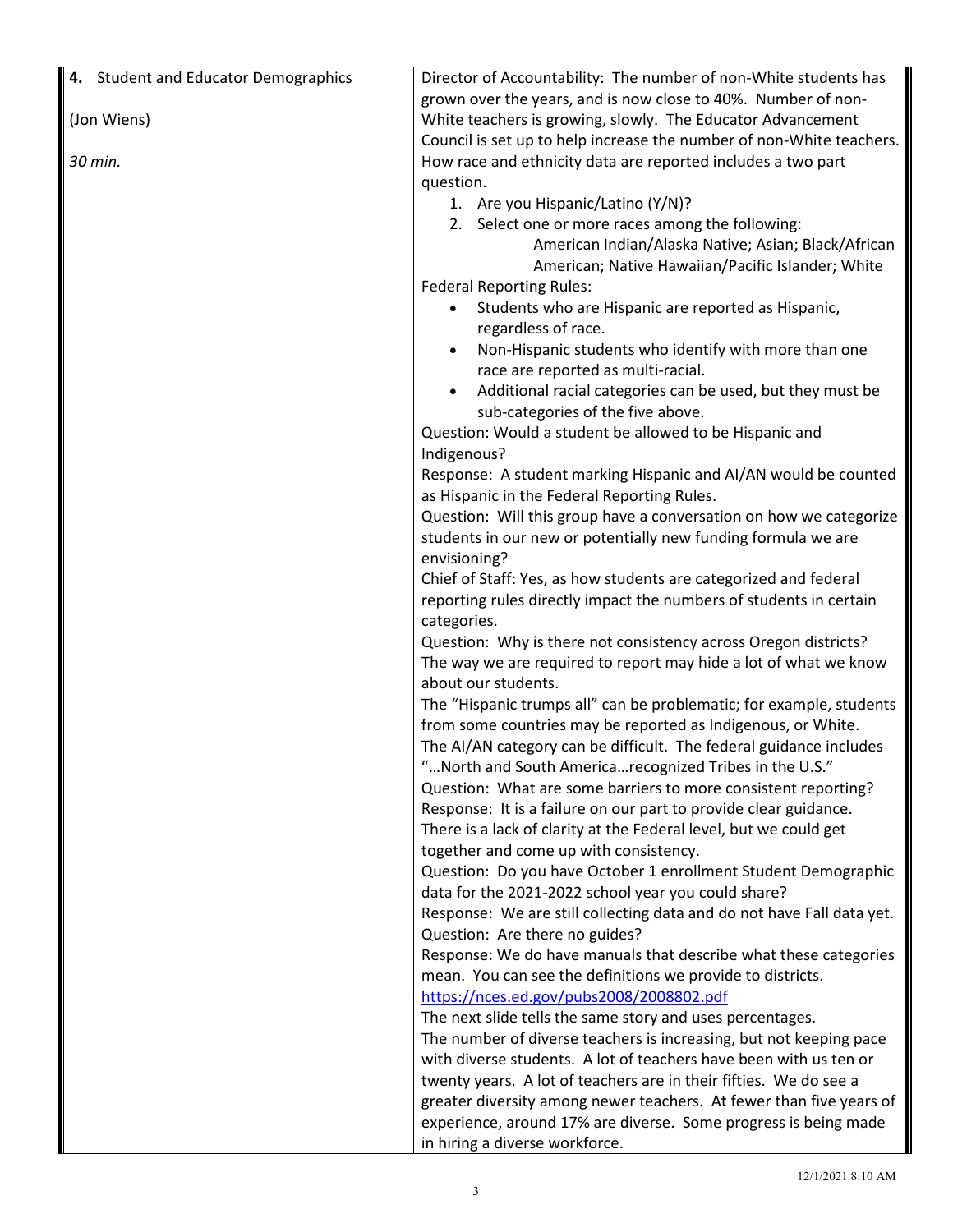| The greater diversity within the Hispanic/Latinx group is in largely     |
|--------------------------------------------------------------------------|
| due to Grow Your Own pathways programs around the state.                 |
| Question: Is there tracking of where diverse teachers are coming         |
| from, where they go when they leave Oregon, and why they are no          |
| longer in the teaching profession or not teaching in Oregon?             |
| Response: We can talk to the Educator Advancement Council.               |
| Regarding attrition for various groups of students, there is a           |
| disparity among graduation rates. Also, nearly twice as many White       |
| students graduate from college as African American students, which       |
| impacts the workforce.                                                   |
| Question: Do we know why there was a decline in enrollment               |
| during the Pandemic?                                                     |
| Response: We don't have that answer.                                     |
| Question: We know students are more likely to succeed if they have       |
| not only a teacher of culture, but a Black teacher specifically. What    |
| resources are being put towards Educators of Culture?                    |
| Response: A study was done a few years ago to ask how often a            |
| student of Color saw a teacher of Color.                                 |
| Question: Do we know where they are teaching?                            |
| Response: Yes, we have that information.                                 |
| A major problem also seems to be at our current pace of diversifying     |
| our workforce, it will take 30 years to match our current student        |
| diversitylet alone ever catch up with our growing student                |
| diversity                                                                |
| But we can still make a big difference and narrow the gap within the     |
| next 6-7 years if we are bullish and intentional about targeting         |
| students of color starting in high school (current juniors and seniors)  |
| Question: It is notable that Hispanic teachers have been increasing.     |
| @QEC representativeagreedwe need to invest heavily now                   |
| before we fail to support another generation of educators of color!      |
| COSA Equity representative: Good question, Morgan: La Grande             |
| lost about 185 students since the pandemic- 130 mainly left to           |
| home school-50 to private and brick and mortar charter schools           |
| nearby as well as Online/virtual charter schools.                        |
| I'd like to request that information (diverse educators).                |
| QEC representative @Foundation for a Better Oregon                       |
| representative, YES!!!                                                   |
| From Stand for Children representative: I think we asked for that        |
| during the last meeting in addition to how the SSF allocation has        |
| changed for districts that are working to diversify their teaching staff |
| From OEA BIPOC teacher: Yes to requesting those pieces of data.          |
| From Foundations for a Better Oregon representative: Would be            |
| curious to see how this information/reporting for the SSF compares       |
| to the information we receive for expenditures from the Student          |
| Investment Account. Where can we create more consistencies and           |
| transparency? At the district level?                                     |
| Chief of Staff: Expenditure report link:                                 |
| https://www.oregon.gov/ode/schools-and-districts/grants/Pages/K-         |
| 12-School-Funding-Information.aspx                                       |
| Stand for Children representative: Is there a way to use this tool to    |
| back out everything except the State School Fund dollar amount           |
| going to that school?                                                    |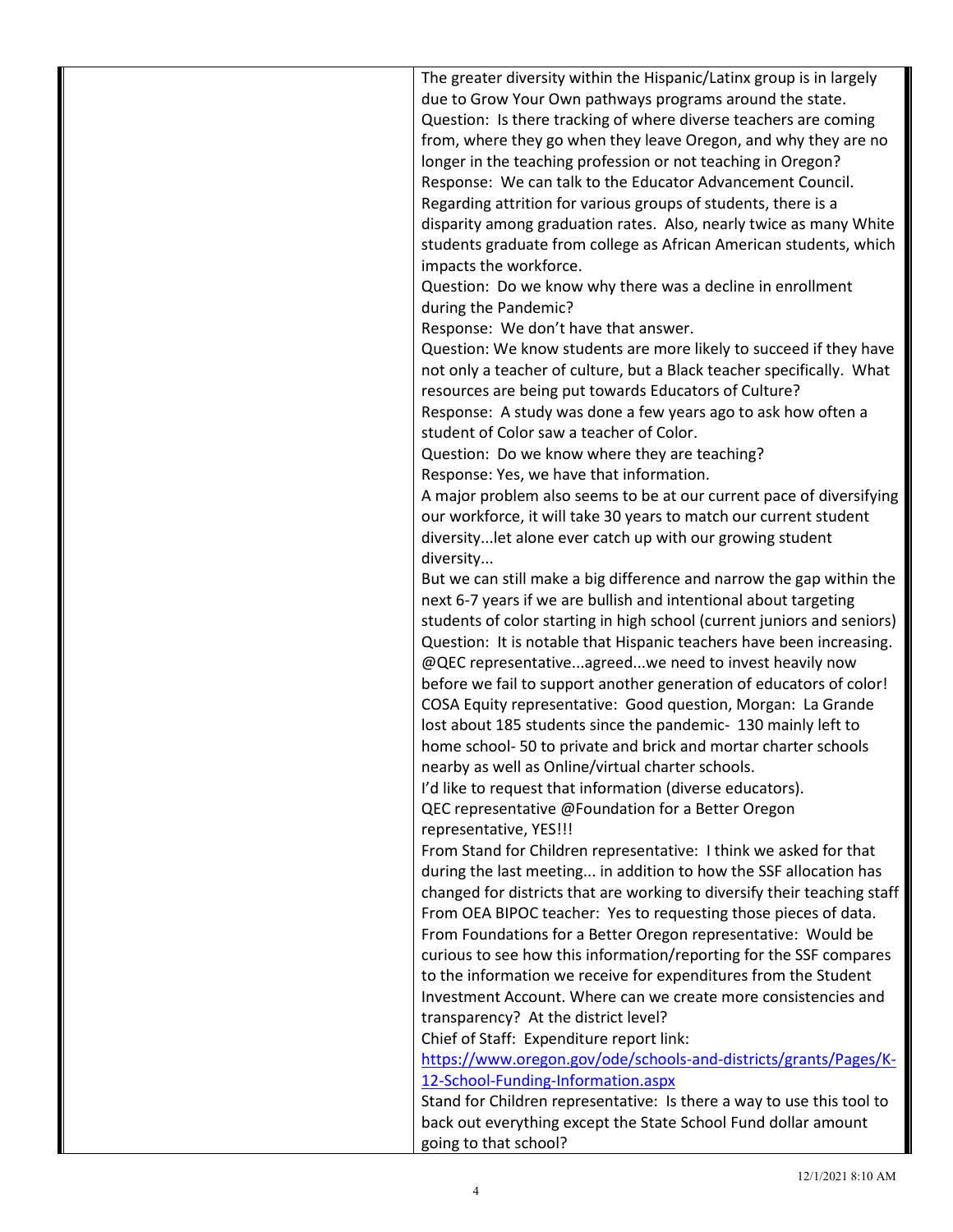|                                                                 | From Foundations for a Better Oregon representative: It may be<br>useful to ask the researchers to request that data from districts<br>(the information that the Stand for Children representative is<br>requesting). Assuming that the districts track their SSF allocation to<br>each school.                                                                                                                                                                                                                                                                                                                                                                                                                                                                                                                                                                                                                                                                                                                                                                                                                                                                                                                                                                                                                                                                                                                                                                                                                                                                                                                                                                                                                                                                                                                                                                                                                                                                                                                                                                                                                                               |
|-----------------------------------------------------------------|-----------------------------------------------------------------------------------------------------------------------------------------------------------------------------------------------------------------------------------------------------------------------------------------------------------------------------------------------------------------------------------------------------------------------------------------------------------------------------------------------------------------------------------------------------------------------------------------------------------------------------------------------------------------------------------------------------------------------------------------------------------------------------------------------------------------------------------------------------------------------------------------------------------------------------------------------------------------------------------------------------------------------------------------------------------------------------------------------------------------------------------------------------------------------------------------------------------------------------------------------------------------------------------------------------------------------------------------------------------------------------------------------------------------------------------------------------------------------------------------------------------------------------------------------------------------------------------------------------------------------------------------------------------------------------------------------------------------------------------------------------------------------------------------------------------------------------------------------------------------------------------------------------------------------------------------------------------------------------------------------------------------------------------------------------------------------------------------------------------------------------------------------|
| 5. Student Level Expenditure Data<br>(Mike Wiltfong)<br>30 min. | 2017 Federal Mandate under ESSA, Section 1111(h)(1)(C)(x) of the<br>Elementary and Secondary Education Act (ESSA) requires the<br>reporting of:<br>"The per-pupil expenditures of Federal, State, and local funds,<br>including actual personnel expenditures and actual non-personnel<br>expenditures of Federal, State, and local funds, disaggregated by<br>source of funds, for each local educational agency and each school in<br>the State for the preceding fiscal year."<br>Some disparities are due to size of the school or needs of the school.<br>A school with two students still must have a teacher, a building,<br>heat, electricity, etc. Some schools may have more special<br>education students, for example. And some may be how the school<br>district reports its data. Data reporting has improved since 2017;<br>there is still some work to do. 2019 is our most current data.<br>We built it in Excel so we could bring up multiple options and<br>compare data. Additional resources play a role. For small schools,<br>we may have to provide additional resources, maintenance, boilers,<br>etc.<br>Q: Can you track this?<br>R: We distribute to school districts, who transfer it to schools.<br>Q: So we can't look at just the State School Fund?<br>R: It does not show in the data we collect from school districts.<br>Q: Does that change when you click?<br>R: Some weights are at the student level and some are at the<br>district level. Poverty weight is not at the student level. We infer<br>the data at the school level.<br>Q: Is it possible to overlay expenditures?<br>R: We can expand upon these slides and show the demographic info<br>from each school.<br>Q: That won't be possible just using SSF dollars?<br>R: We don't have a report that just has that.<br>Q: To reiterate: Would be curious to see how this<br>information/reporting for the SSF compares to the information we<br>receive for expenditures from the Student Investment Account.<br>Where can we create more consistencies and transparency?<br>At the district level.<br>R: We don't have that from the SSF. |
|                                                                 |                                                                                                                                                                                                                                                                                                                                                                                                                                                                                                                                                                                                                                                                                                                                                                                                                                                                                                                                                                                                                                                                                                                                                                                                                                                                                                                                                                                                                                                                                                                                                                                                                                                                                                                                                                                                                                                                                                                                                                                                                                                                                                                                               |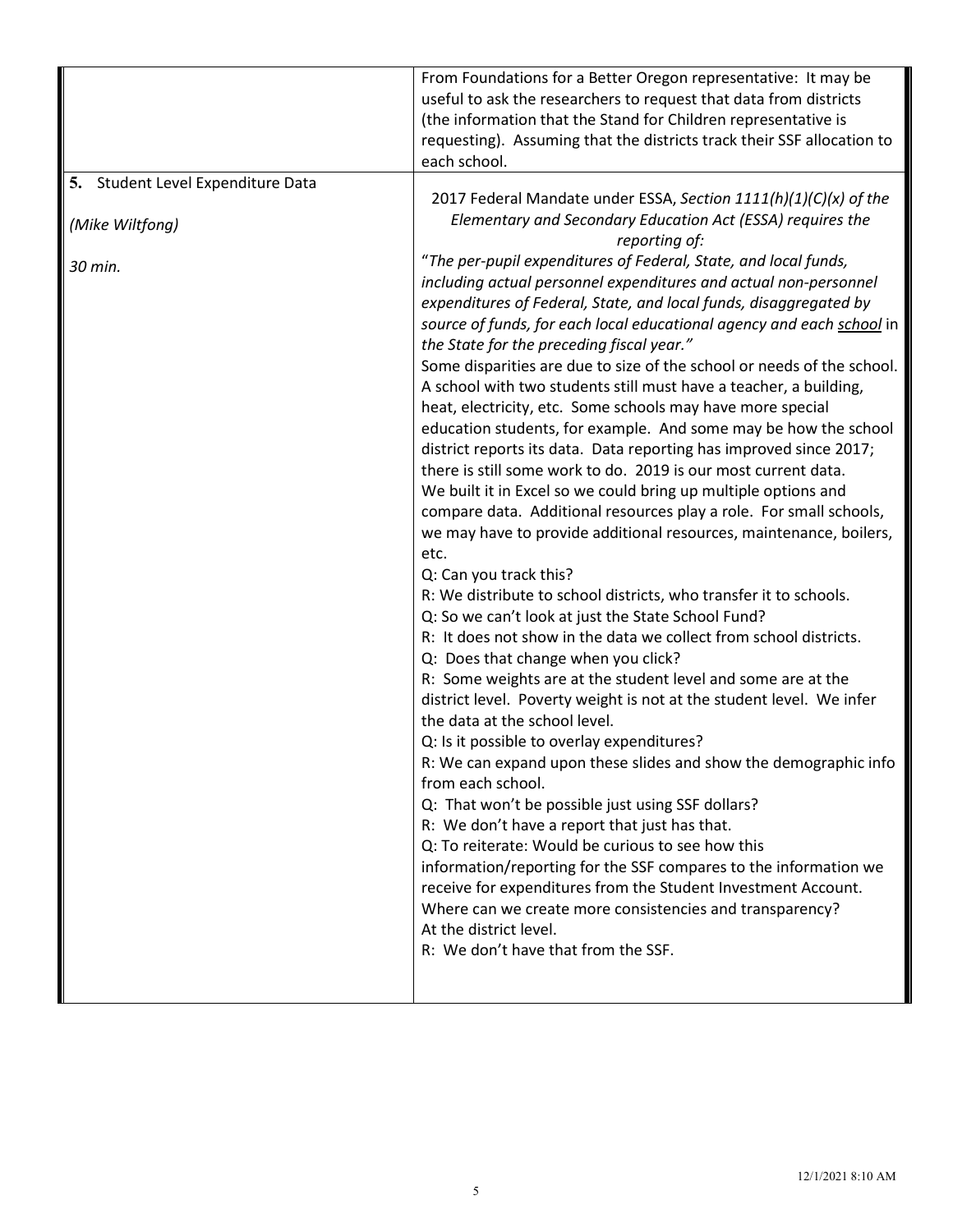| 6. Researcher Contract | These are the three clauses from the budget note that seem to be                                                                                                                                                                                                                                                                                                                                                                                                |
|------------------------|-----------------------------------------------------------------------------------------------------------------------------------------------------------------------------------------------------------------------------------------------------------------------------------------------------------------------------------------------------------------------------------------------------------------------------------------------------------------|
| (Cindy Hunt)           | directing what the Researcher will help us with:<br>Study of the impacts of State School Fund spending and<br>to determine if this spending pattern results in disparities                                                                                                                                                                                                                                                                                      |
| 30 min.                | between students who are Black, Indigenous or people of<br>Color (BIPOC) and those who are not BIPOC students.                                                                                                                                                                                                                                                                                                                                                  |
|                        | The Oregon Department of Education will award a contract<br>to an experienced researcher who has done research on<br>exploring and modeling education finance policy and<br>practice including research on the effects of fiscal policies<br>and implications on resources at the school and classroom<br>levels. The researcher awarded the contract should have<br>completed at least one multi-year study of weighted student<br>funding.                    |
|                        | This committee is to review variations in school level<br>spending across multiple types of expenditures across 25<br>school districts, and to review the proportion of diverse<br>teachers and students.                                                                                                                                                                                                                                                       |
|                        | What is the impact of state laws and local policies and<br>procedures on state and local resource distribution to<br>schools?<br>What data or evidence is available or can be collected to<br>demonstrate the racial inequities, adverse effects,<br>contributing causes, trends and current needs?<br>What are the adverse effects that BIPOC and Tribal students<br>experience under current conditions, policies, procedures,<br>and expenditures?           |
|                        | What are the causes or contributing factors (e.g. unfair<br>policies and practices, inequitable funding formulas) that<br>produce or perpetuate the inequities?                                                                                                                                                                                                                                                                                                 |
|                        | What influences local expenditures? How do districts<br>allocate resources? What patterns exist? For example, does<br>the creation and implementation of an equity lens, racial<br>equity lens or other initiatives at the local level impact<br>expenditures to support students who are BIPOC or Tribal?<br>We would issue the contract, but the researcher would talk to the                                                                                 |
|                        | group.<br>Reaction: The first is broad. Could hone in on mapping the spending<br>patterns. This would give us what we need to review the others.<br>Identifying what barriers exist would be really helpful.<br>Q: What are the non-school factors that impact community capacity<br>to generate revenue? Wealth inequality, economically vital areas,<br>local revenue and state level. Schools are the product of the<br>communities in which they are found. |
|                        | Q: SSF is a resource without much input as to how they spend it.<br>How might we distribute the resources better to help students in<br>need?                                                                                                                                                                                                                                                                                                                   |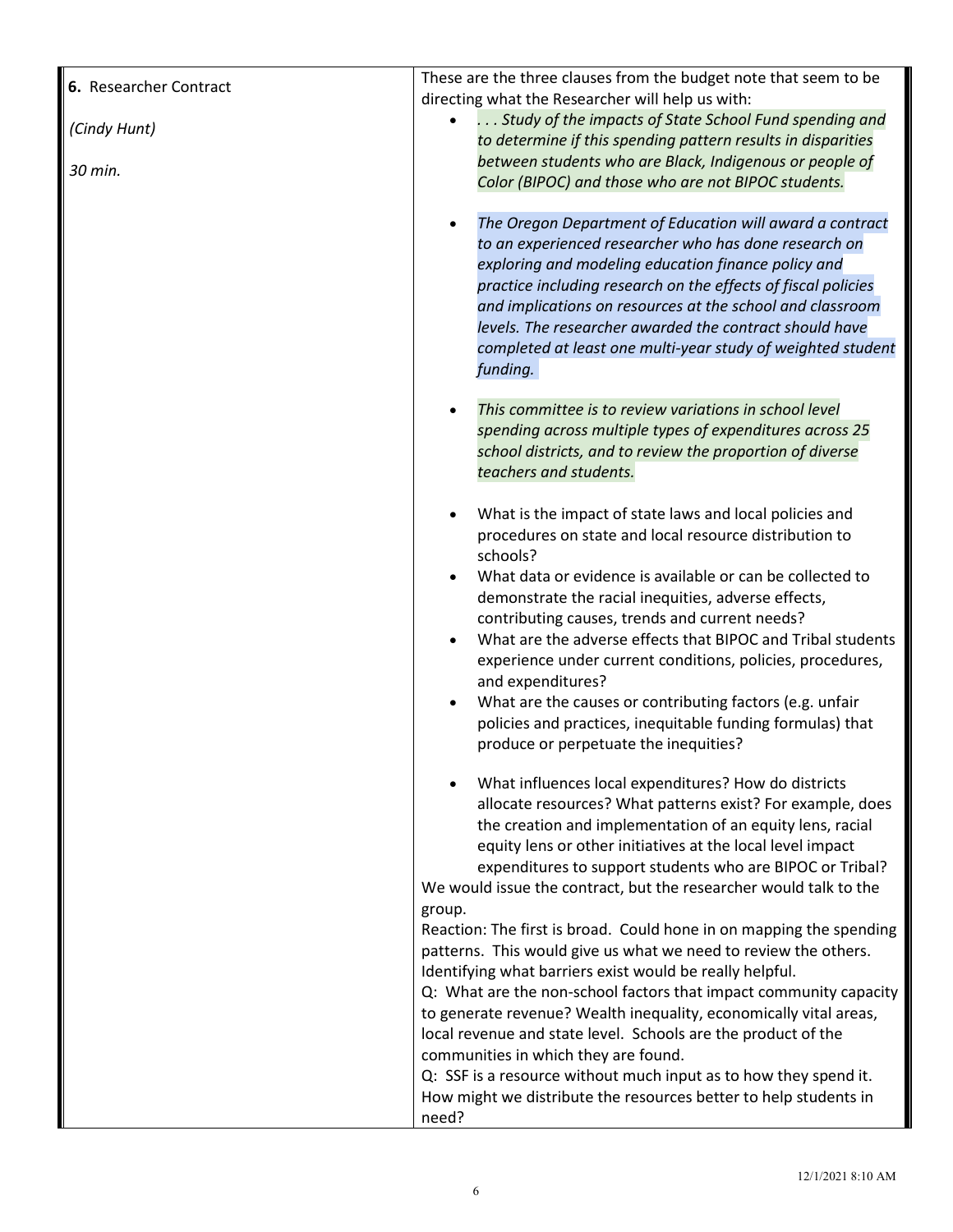| There are many things that affect how communities spend how they<br>spend. Where you live and how you live determines how you spend<br>funds. Rural areas spend money in rural ways. Metro areas spend<br>money in metro ways. Suburban areas spend money in suburban<br>ways.<br>@the Oregon PTA representative, there is more oversight and<br>accountability with Federal grants' \$\$\$ than SSF \$\$ districts get<br>From Foundations for a Better Oregon representative: The better<br>portion of that question would require deeper engagement with<br>impacted communities.<br>@ the Oregon PTA representative, thank you for your inquiry and<br>your comment.<br>Q: Does the school level/per pupil spending include transportation<br>costs?<br>R: Yes, the report includes Transportation expenses.<br>We tried to include as much as we could, but at the same time have<br>some level of consistency for comparison sake.<br>Tied to the equity lens and we try to be as transparent as possible.<br>We have more participation now that it's virtual.<br>Given the current staffing crisis, how does this study consider the<br>anomaly that may exist caused by the pandemic?<br>From Foundations for a Better Oregon representative: Similar<br>addition. I would request that an analysis of barriers be added to the<br>final question<br><b>Teacher Experience Factor</b><br>From Foundations for a Better Oregon representative: I think that's<br>within the scope of the EAC<br>Draft Critical questions relating to teachers:<br>What is the impact of school level spending on the number<br>of teachers who are BIPOC or Tribal members?<br>What are the causes or contributing factors (e.g. unfair<br>policies and practices, inequitable) that produce or<br>perpetuate inequities between schools regarding the<br>number of teachers who are BIPOC or Tribal members?<br>What data or evidence is available or can be collected to<br>demonstrate the racial inequities, adverse effects, |
|---------------------------------------------------------------------------------------------------------------------------------------------------------------------------------------------------------------------------------------------------------------------------------------------------------------------------------------------------------------------------------------------------------------------------------------------------------------------------------------------------------------------------------------------------------------------------------------------------------------------------------------------------------------------------------------------------------------------------------------------------------------------------------------------------------------------------------------------------------------------------------------------------------------------------------------------------------------------------------------------------------------------------------------------------------------------------------------------------------------------------------------------------------------------------------------------------------------------------------------------------------------------------------------------------------------------------------------------------------------------------------------------------------------------------------------------------------------------------------------------------------------------------------------------------------------------------------------------------------------------------------------------------------------------------------------------------------------------------------------------------------------------------------------------------------------------------------------------------------------------------------------------------------------------------------------------------------------------------------------------------------------------------|
|                                                                                                                                                                                                                                                                                                                                                                                                                                                                                                                                                                                                                                                                                                                                                                                                                                                                                                                                                                                                                                                                                                                                                                                                                                                                                                                                                                                                                                                                                                                                                                                                                                                                                                                                                                                                                                                                                                                                                                                                                           |
|                                                                                                                                                                                                                                                                                                                                                                                                                                                                                                                                                                                                                                                                                                                                                                                                                                                                                                                                                                                                                                                                                                                                                                                                                                                                                                                                                                                                                                                                                                                                                                                                                                                                                                                                                                                                                                                                                                                                                                                                                           |
|                                                                                                                                                                                                                                                                                                                                                                                                                                                                                                                                                                                                                                                                                                                                                                                                                                                                                                                                                                                                                                                                                                                                                                                                                                                                                                                                                                                                                                                                                                                                                                                                                                                                                                                                                                                                                                                                                                                                                                                                                           |
|                                                                                                                                                                                                                                                                                                                                                                                                                                                                                                                                                                                                                                                                                                                                                                                                                                                                                                                                                                                                                                                                                                                                                                                                                                                                                                                                                                                                                                                                                                                                                                                                                                                                                                                                                                                                                                                                                                                                                                                                                           |
|                                                                                                                                                                                                                                                                                                                                                                                                                                                                                                                                                                                                                                                                                                                                                                                                                                                                                                                                                                                                                                                                                                                                                                                                                                                                                                                                                                                                                                                                                                                                                                                                                                                                                                                                                                                                                                                                                                                                                                                                                           |
|                                                                                                                                                                                                                                                                                                                                                                                                                                                                                                                                                                                                                                                                                                                                                                                                                                                                                                                                                                                                                                                                                                                                                                                                                                                                                                                                                                                                                                                                                                                                                                                                                                                                                                                                                                                                                                                                                                                                                                                                                           |
|                                                                                                                                                                                                                                                                                                                                                                                                                                                                                                                                                                                                                                                                                                                                                                                                                                                                                                                                                                                                                                                                                                                                                                                                                                                                                                                                                                                                                                                                                                                                                                                                                                                                                                                                                                                                                                                                                                                                                                                                                           |
|                                                                                                                                                                                                                                                                                                                                                                                                                                                                                                                                                                                                                                                                                                                                                                                                                                                                                                                                                                                                                                                                                                                                                                                                                                                                                                                                                                                                                                                                                                                                                                                                                                                                                                                                                                                                                                                                                                                                                                                                                           |
|                                                                                                                                                                                                                                                                                                                                                                                                                                                                                                                                                                                                                                                                                                                                                                                                                                                                                                                                                                                                                                                                                                                                                                                                                                                                                                                                                                                                                                                                                                                                                                                                                                                                                                                                                                                                                                                                                                                                                                                                                           |
|                                                                                                                                                                                                                                                                                                                                                                                                                                                                                                                                                                                                                                                                                                                                                                                                                                                                                                                                                                                                                                                                                                                                                                                                                                                                                                                                                                                                                                                                                                                                                                                                                                                                                                                                                                                                                                                                                                                                                                                                                           |
|                                                                                                                                                                                                                                                                                                                                                                                                                                                                                                                                                                                                                                                                                                                                                                                                                                                                                                                                                                                                                                                                                                                                                                                                                                                                                                                                                                                                                                                                                                                                                                                                                                                                                                                                                                                                                                                                                                                                                                                                                           |
|                                                                                                                                                                                                                                                                                                                                                                                                                                                                                                                                                                                                                                                                                                                                                                                                                                                                                                                                                                                                                                                                                                                                                                                                                                                                                                                                                                                                                                                                                                                                                                                                                                                                                                                                                                                                                                                                                                                                                                                                                           |
|                                                                                                                                                                                                                                                                                                                                                                                                                                                                                                                                                                                                                                                                                                                                                                                                                                                                                                                                                                                                                                                                                                                                                                                                                                                                                                                                                                                                                                                                                                                                                                                                                                                                                                                                                                                                                                                                                                                                                                                                                           |
|                                                                                                                                                                                                                                                                                                                                                                                                                                                                                                                                                                                                                                                                                                                                                                                                                                                                                                                                                                                                                                                                                                                                                                                                                                                                                                                                                                                                                                                                                                                                                                                                                                                                                                                                                                                                                                                                                                                                                                                                                           |
|                                                                                                                                                                                                                                                                                                                                                                                                                                                                                                                                                                                                                                                                                                                                                                                                                                                                                                                                                                                                                                                                                                                                                                                                                                                                                                                                                                                                                                                                                                                                                                                                                                                                                                                                                                                                                                                                                                                                                                                                                           |
|                                                                                                                                                                                                                                                                                                                                                                                                                                                                                                                                                                                                                                                                                                                                                                                                                                                                                                                                                                                                                                                                                                                                                                                                                                                                                                                                                                                                                                                                                                                                                                                                                                                                                                                                                                                                                                                                                                                                                                                                                           |
|                                                                                                                                                                                                                                                                                                                                                                                                                                                                                                                                                                                                                                                                                                                                                                                                                                                                                                                                                                                                                                                                                                                                                                                                                                                                                                                                                                                                                                                                                                                                                                                                                                                                                                                                                                                                                                                                                                                                                                                                                           |
|                                                                                                                                                                                                                                                                                                                                                                                                                                                                                                                                                                                                                                                                                                                                                                                                                                                                                                                                                                                                                                                                                                                                                                                                                                                                                                                                                                                                                                                                                                                                                                                                                                                                                                                                                                                                                                                                                                                                                                                                                           |
|                                                                                                                                                                                                                                                                                                                                                                                                                                                                                                                                                                                                                                                                                                                                                                                                                                                                                                                                                                                                                                                                                                                                                                                                                                                                                                                                                                                                                                                                                                                                                                                                                                                                                                                                                                                                                                                                                                                                                                                                                           |
|                                                                                                                                                                                                                                                                                                                                                                                                                                                                                                                                                                                                                                                                                                                                                                                                                                                                                                                                                                                                                                                                                                                                                                                                                                                                                                                                                                                                                                                                                                                                                                                                                                                                                                                                                                                                                                                                                                                                                                                                                           |
|                                                                                                                                                                                                                                                                                                                                                                                                                                                                                                                                                                                                                                                                                                                                                                                                                                                                                                                                                                                                                                                                                                                                                                                                                                                                                                                                                                                                                                                                                                                                                                                                                                                                                                                                                                                                                                                                                                                                                                                                                           |
|                                                                                                                                                                                                                                                                                                                                                                                                                                                                                                                                                                                                                                                                                                                                                                                                                                                                                                                                                                                                                                                                                                                                                                                                                                                                                                                                                                                                                                                                                                                                                                                                                                                                                                                                                                                                                                                                                                                                                                                                                           |
|                                                                                                                                                                                                                                                                                                                                                                                                                                                                                                                                                                                                                                                                                                                                                                                                                                                                                                                                                                                                                                                                                                                                                                                                                                                                                                                                                                                                                                                                                                                                                                                                                                                                                                                                                                                                                                                                                                                                                                                                                           |
|                                                                                                                                                                                                                                                                                                                                                                                                                                                                                                                                                                                                                                                                                                                                                                                                                                                                                                                                                                                                                                                                                                                                                                                                                                                                                                                                                                                                                                                                                                                                                                                                                                                                                                                                                                                                                                                                                                                                                                                                                           |
|                                                                                                                                                                                                                                                                                                                                                                                                                                                                                                                                                                                                                                                                                                                                                                                                                                                                                                                                                                                                                                                                                                                                                                                                                                                                                                                                                                                                                                                                                                                                                                                                                                                                                                                                                                                                                                                                                                                                                                                                                           |
|                                                                                                                                                                                                                                                                                                                                                                                                                                                                                                                                                                                                                                                                                                                                                                                                                                                                                                                                                                                                                                                                                                                                                                                                                                                                                                                                                                                                                                                                                                                                                                                                                                                                                                                                                                                                                                                                                                                                                                                                                           |
|                                                                                                                                                                                                                                                                                                                                                                                                                                                                                                                                                                                                                                                                                                                                                                                                                                                                                                                                                                                                                                                                                                                                                                                                                                                                                                                                                                                                                                                                                                                                                                                                                                                                                                                                                                                                                                                                                                                                                                                                                           |
|                                                                                                                                                                                                                                                                                                                                                                                                                                                                                                                                                                                                                                                                                                                                                                                                                                                                                                                                                                                                                                                                                                                                                                                                                                                                                                                                                                                                                                                                                                                                                                                                                                                                                                                                                                                                                                                                                                                                                                                                                           |
|                                                                                                                                                                                                                                                                                                                                                                                                                                                                                                                                                                                                                                                                                                                                                                                                                                                                                                                                                                                                                                                                                                                                                                                                                                                                                                                                                                                                                                                                                                                                                                                                                                                                                                                                                                                                                                                                                                                                                                                                                           |
|                                                                                                                                                                                                                                                                                                                                                                                                                                                                                                                                                                                                                                                                                                                                                                                                                                                                                                                                                                                                                                                                                                                                                                                                                                                                                                                                                                                                                                                                                                                                                                                                                                                                                                                                                                                                                                                                                                                                                                                                                           |
|                                                                                                                                                                                                                                                                                                                                                                                                                                                                                                                                                                                                                                                                                                                                                                                                                                                                                                                                                                                                                                                                                                                                                                                                                                                                                                                                                                                                                                                                                                                                                                                                                                                                                                                                                                                                                                                                                                                                                                                                                           |
|                                                                                                                                                                                                                                                                                                                                                                                                                                                                                                                                                                                                                                                                                                                                                                                                                                                                                                                                                                                                                                                                                                                                                                                                                                                                                                                                                                                                                                                                                                                                                                                                                                                                                                                                                                                                                                                                                                                                                                                                                           |
|                                                                                                                                                                                                                                                                                                                                                                                                                                                                                                                                                                                                                                                                                                                                                                                                                                                                                                                                                                                                                                                                                                                                                                                                                                                                                                                                                                                                                                                                                                                                                                                                                                                                                                                                                                                                                                                                                                                                                                                                                           |
|                                                                                                                                                                                                                                                                                                                                                                                                                                                                                                                                                                                                                                                                                                                                                                                                                                                                                                                                                                                                                                                                                                                                                                                                                                                                                                                                                                                                                                                                                                                                                                                                                                                                                                                                                                                                                                                                                                                                                                                                                           |
|                                                                                                                                                                                                                                                                                                                                                                                                                                                                                                                                                                                                                                                                                                                                                                                                                                                                                                                                                                                                                                                                                                                                                                                                                                                                                                                                                                                                                                                                                                                                                                                                                                                                                                                                                                                                                                                                                                                                                                                                                           |
|                                                                                                                                                                                                                                                                                                                                                                                                                                                                                                                                                                                                                                                                                                                                                                                                                                                                                                                                                                                                                                                                                                                                                                                                                                                                                                                                                                                                                                                                                                                                                                                                                                                                                                                                                                                                                                                                                                                                                                                                                           |
|                                                                                                                                                                                                                                                                                                                                                                                                                                                                                                                                                                                                                                                                                                                                                                                                                                                                                                                                                                                                                                                                                                                                                                                                                                                                                                                                                                                                                                                                                                                                                                                                                                                                                                                                                                                                                                                                                                                                                                                                                           |
|                                                                                                                                                                                                                                                                                                                                                                                                                                                                                                                                                                                                                                                                                                                                                                                                                                                                                                                                                                                                                                                                                                                                                                                                                                                                                                                                                                                                                                                                                                                                                                                                                                                                                                                                                                                                                                                                                                                                                                                                                           |
| contributing causes, trends and current needs.                                                                                                                                                                                                                                                                                                                                                                                                                                                                                                                                                                                                                                                                                                                                                                                                                                                                                                                                                                                                                                                                                                                                                                                                                                                                                                                                                                                                                                                                                                                                                                                                                                                                                                                                                                                                                                                                                                                                                                            |
|                                                                                                                                                                                                                                                                                                                                                                                                                                                                                                                                                                                                                                                                                                                                                                                                                                                                                                                                                                                                                                                                                                                                                                                                                                                                                                                                                                                                                                                                                                                                                                                                                                                                                                                                                                                                                                                                                                                                                                                                                           |
| Why 25 districts?                                                                                                                                                                                                                                                                                                                                                                                                                                                                                                                                                                                                                                                                                                                                                                                                                                                                                                                                                                                                                                                                                                                                                                                                                                                                                                                                                                                                                                                                                                                                                                                                                                                                                                                                                                                                                                                                                                                                                                                                         |
| Q: Did they think 25 was representational?                                                                                                                                                                                                                                                                                                                                                                                                                                                                                                                                                                                                                                                                                                                                                                                                                                                                                                                                                                                                                                                                                                                                                                                                                                                                                                                                                                                                                                                                                                                                                                                                                                                                                                                                                                                                                                                                                                                                                                                |
| R: There is no statement. The researcher would pick                                                                                                                                                                                                                                                                                                                                                                                                                                                                                                                                                                                                                                                                                                                                                                                                                                                                                                                                                                                                                                                                                                                                                                                                                                                                                                                                                                                                                                                                                                                                                                                                                                                                                                                                                                                                                                                                                                                                                                       |
| representational districts.                                                                                                                                                                                                                                                                                                                                                                                                                                                                                                                                                                                                                                                                                                                                                                                                                                                                                                                                                                                                                                                                                                                                                                                                                                                                                                                                                                                                                                                                                                                                                                                                                                                                                                                                                                                                                                                                                                                                                                                               |
| Q: Is there an additional cost to hire appropriate teachers? Diverse                                                                                                                                                                                                                                                                                                                                                                                                                                                                                                                                                                                                                                                                                                                                                                                                                                                                                                                                                                                                                                                                                                                                                                                                                                                                                                                                                                                                                                                                                                                                                                                                                                                                                                                                                                                                                                                                                                                                                      |
| teachers? What would it take to attract and keep diverse teachers?                                                                                                                                                                                                                                                                                                                                                                                                                                                                                                                                                                                                                                                                                                                                                                                                                                                                                                                                                                                                                                                                                                                                                                                                                                                                                                                                                                                                                                                                                                                                                                                                                                                                                                                                                                                                                                                                                                                                                        |
|                                                                                                                                                                                                                                                                                                                                                                                                                                                                                                                                                                                                                                                                                                                                                                                                                                                                                                                                                                                                                                                                                                                                                                                                                                                                                                                                                                                                                                                                                                                                                                                                                                                                                                                                                                                                                                                                                                                                                                                                                           |
| Affinity groups, mentoring, etc. Does that cost? Not directly.                                                                                                                                                                                                                                                                                                                                                                                                                                                                                                                                                                                                                                                                                                                                                                                                                                                                                                                                                                                                                                                                                                                                                                                                                                                                                                                                                                                                                                                                                                                                                                                                                                                                                                                                                                                                                                                                                                                                                            |
|                                                                                                                                                                                                                                                                                                                                                                                                                                                                                                                                                                                                                                                                                                                                                                                                                                                                                                                                                                                                                                                                                                                                                                                                                                                                                                                                                                                                                                                                                                                                                                                                                                                                                                                                                                                                                                                                                                                                                                                                                           |
|                                                                                                                                                                                                                                                                                                                                                                                                                                                                                                                                                                                                                                                                                                                                                                                                                                                                                                                                                                                                                                                                                                                                                                                                                                                                                                                                                                                                                                                                                                                                                                                                                                                                                                                                                                                                                                                                                                                                                                                                                           |
| R: But it does cost for the teachers to be in their affinity groups, etc.                                                                                                                                                                                                                                                                                                                                                                                                                                                                                                                                                                                                                                                                                                                                                                                                                                                                                                                                                                                                                                                                                                                                                                                                                                                                                                                                                                                                                                                                                                                                                                                                                                                                                                                                                                                                                                                                                                                                                 |
|                                                                                                                                                                                                                                                                                                                                                                                                                                                                                                                                                                                                                                                                                                                                                                                                                                                                                                                                                                                                                                                                                                                                                                                                                                                                                                                                                                                                                                                                                                                                                                                                                                                                                                                                                                                                                                                                                                                                                                                                                           |
| R: We're not done with the Pandemic. And data has a lag. We do                                                                                                                                                                                                                                                                                                                                                                                                                                                                                                                                                                                                                                                                                                                                                                                                                                                                                                                                                                                                                                                                                                                                                                                                                                                                                                                                                                                                                                                                                                                                                                                                                                                                                                                                                                                                                                                                                                                                                            |
| not have last year. And we certainly don't have this year's.                                                                                                                                                                                                                                                                                                                                                                                                                                                                                                                                                                                                                                                                                                                                                                                                                                                                                                                                                                                                                                                                                                                                                                                                                                                                                                                                                                                                                                                                                                                                                                                                                                                                                                                                                                                                                                                                                                                                                              |